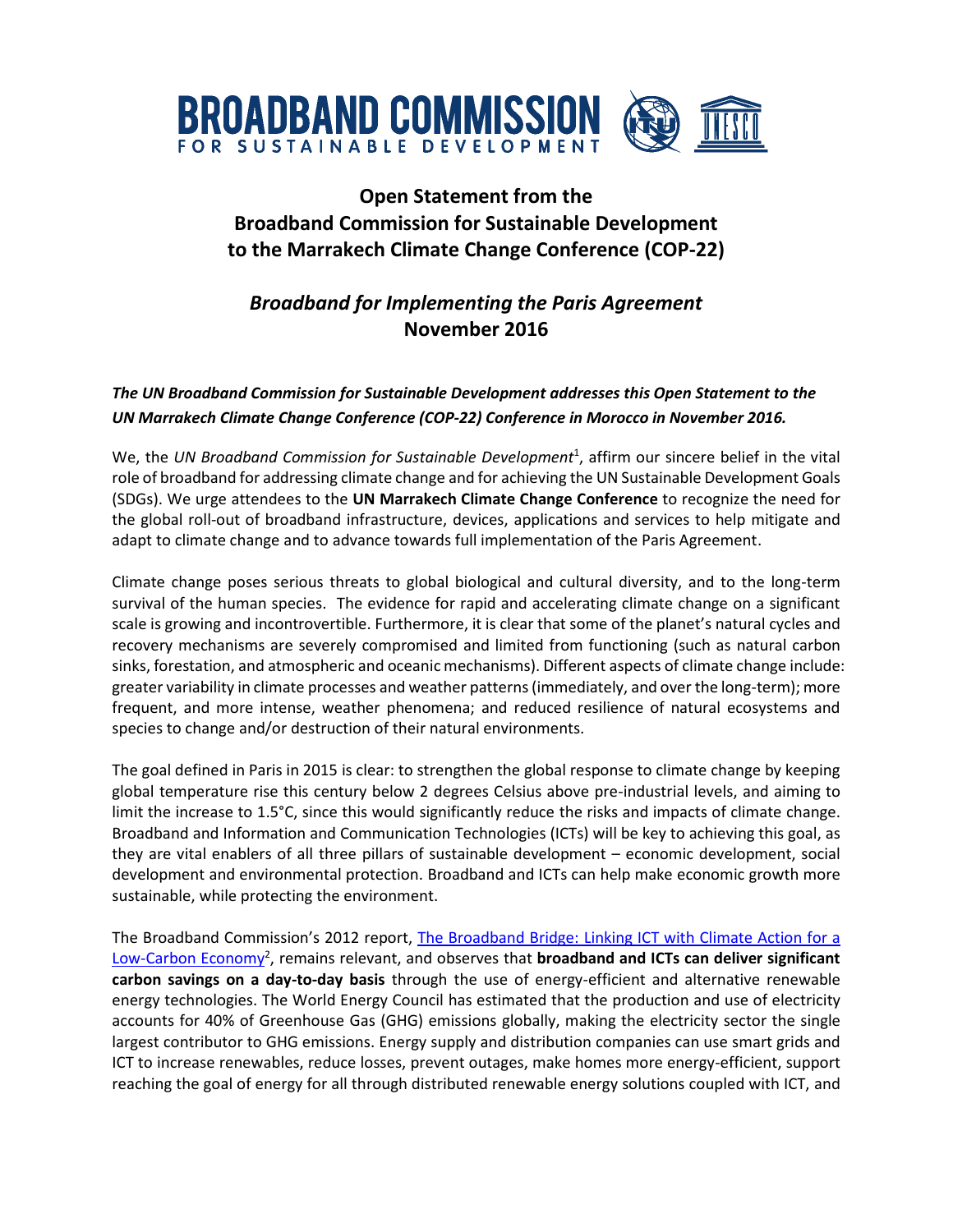adopt a customer-centric business model to provide users with real-time information to manage their energy consumption and footprint.

The use of broadband and ICTs could also help make economic growth and industrial production processes more efficient, 'cleaner' and more environmentally sustainable. In Germany, for example, it has been estimated that the smart use of ICT solutions could reduce carbon dioxide emissions by as much as 25%<sup>3</sup>. Peer reviewed research from Ericsson suggests that, if ICT is deployed with the intention to reduce carbon emissions, global carbon emissions could be reduced by 15% by 2030 globally, equaling the emissions of EU and US together today.

According to UN data, over half the world's population lives in cities – a proportion which may increase to over 70% over the next thirty years. Furthermore, cities are responsible for 60% of global energy consumption, 70% of greenhouse gas emissions and 70% of global waste. ICT-based urban policies implemented through the deployment of smart cities may provide critical leverage to mitigate the impact of climate change. In addition, following extreme weather events (such as tornadoes, floods, typhoons, hurricanes or forest fires), broadband can support cities' emergency response through public safety systems and the use of reliable and secure communication networks for search and rescue, and coordinated relief efforts.

The use of broadband and ICTs can promote smart practices that can achieve GHG emissions reductions and the improvement of resilience across other sectors, such as agriculture, forestry, water, sanitation, transport by: (i) promoting efficiency and reduced stress in the use of natural resources, such as water, land and energy, improving risk assessments and planning; and (ii) enhancing capacity of assessing and adapting practices to changes in climate variability. The role of the private sector and its active involvement is crucial in fulfilling the objectives set by the Nationally Determined Contributions (NDCs). Instruments as the green bonds for the promotion of energy efficiency are key to scale up action and ensuring the participation of local stakeholders<sup>4</sup>.

**Broadband and new data sources can help mitigate climate change, foster resilience and address climate adaptation**. New data sources and new analytical techniques can now provide high-resolution feedback on global environmental systems, societal behavioral shifts, and the effectiveness of policy changes. Satellite monitoring and big data analytics can be used to track shifts in planetary processes and systems (including deforestation, changes in ocean temperature, the thinning of polar ice, animal populations and migration patterns, and land use).

The global data revolution is also creating new opportunities to mine privacy-protected private sector data for large-scale behavioral insights, which can be channeled to reduce greenhouse gas emissions and build resilience to climate change. For example, understanding societal patterns of sustainable or unsustainable consumption, and the factors that influence them, could highlight opportunities to change behavior. Observing movement patterns from mobile data after a climate shock could improve disaster preparedness and response.

Improving data and time series analysis can enrich scientific research and track the evolution of all these processes, including the impact of changes in policy. Further, following adverse weather strikes and 'natural' disasters of unnatural strength (e.g. tornadoes, floods, typhoons, hurricanes or forest fires), broadband can support cities' emergency response through public safety systems and the use of reliable and secure communication networks for search and rescue, and coordinated relief efforts.